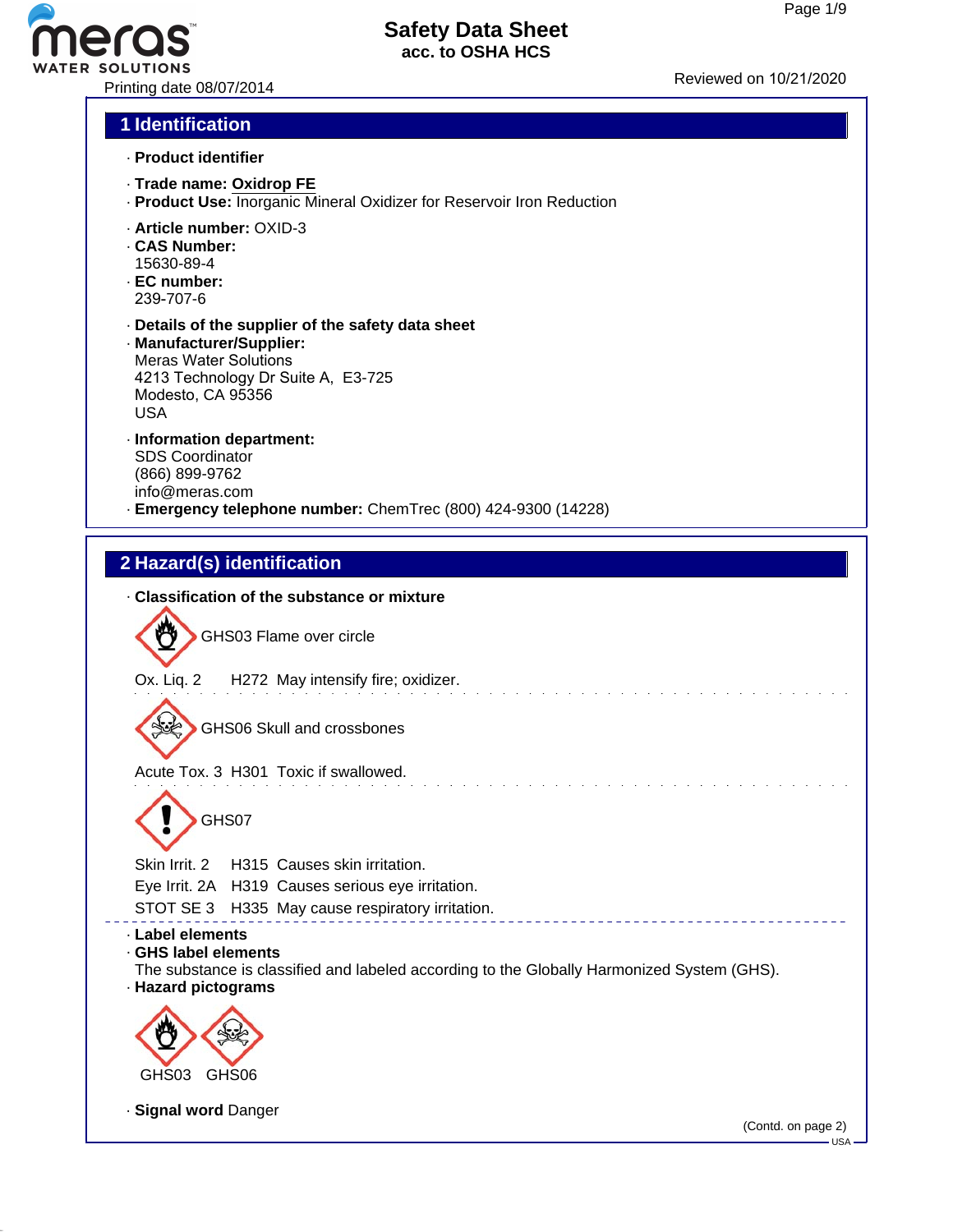Printing date 08/07/2014 **Printing** date 08/07/2014

**Trade name: Oxidrop FE**

ER SOLUTIONS



#### · **Description of first aid measures**

- · **General information:** Symptoms of poisoning may even occur after several hours; therefore medical observation for at least 48 hours after the accident.
- · **After inhalation:** In case of unconsciousness place patient stably in side position for transportation.

· **After skin contact:** Immediately wash with water and soap and rinse thoroughly.

· **After eye contact:**

Rinse opened eye for several minutes under running water. If symptoms persist, consult a doctor. (Contd. on page 3)

 $-11S_A$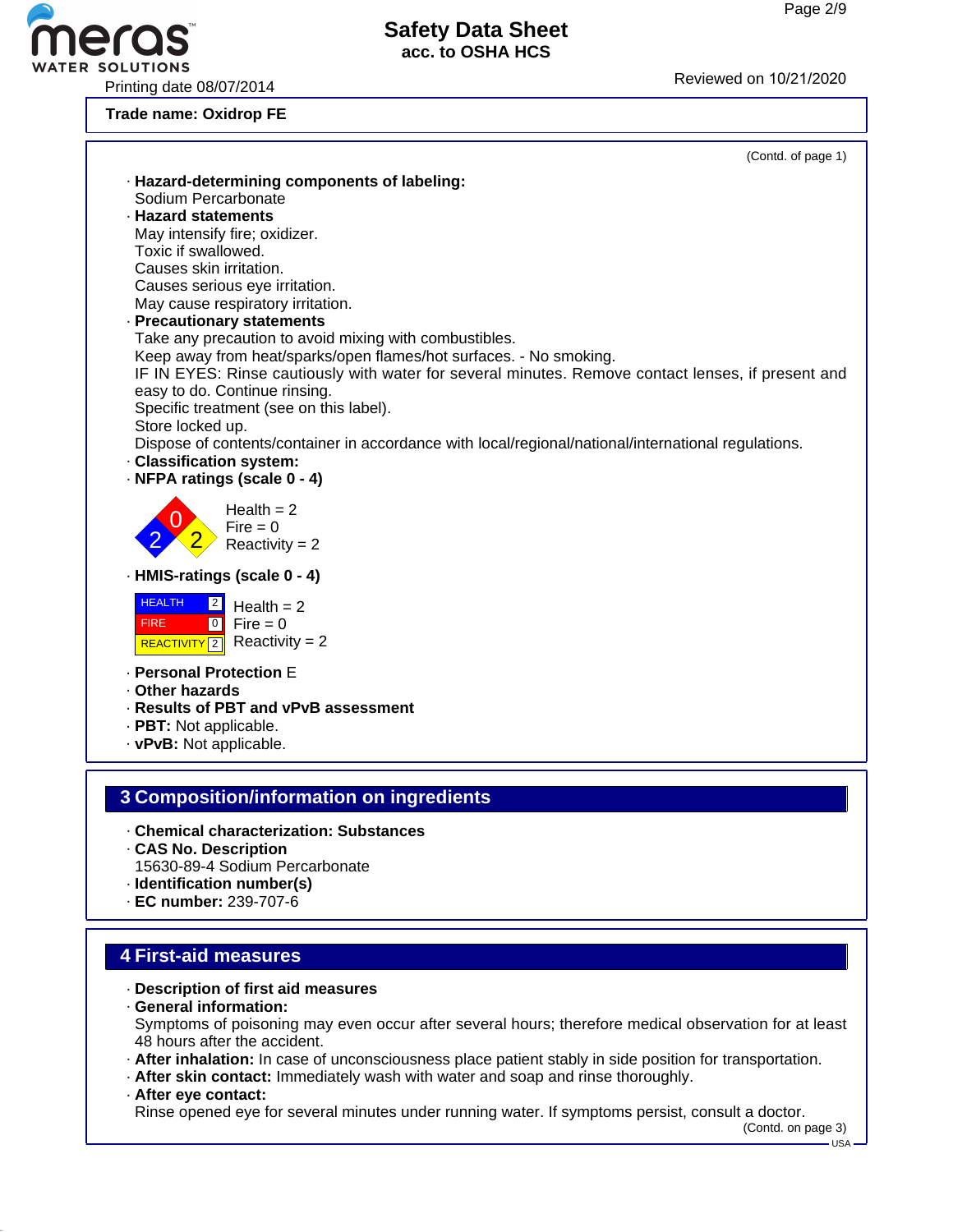#### **Trade name: Oxidrop FE**

- · **After swallowing:** Immediately call a doctor.
- · **Most important symptoms and effects, both acute and delayed** No further relevant information available.
- · **Indication of any immediate medical attention and special treatment needed** No further relevant information available.

#### **5 Fire-fighting measures**

- · **Extinguishing media**
- · **Suitable extinguishing agents:**
- CO2, extinguishing powder or water spray. Fight larger fires with water spray or alcohol resistant foam.
- · **Special hazards arising from the substance or mixture** No further relevant information available.
- · **Advice for firefighters**
- · **Protective equipment:** No special measures required.

#### **6 Accidental release measures**

- · **Personal precautions, protective equipment and emergency procedures** Not required.
- · **Environmental precautions:** Do not allow to enter sewers/ surface or ground water.
- · **Methods and material for containment and cleaning up:** Dispose contaminated material as waste according to item 13. Ensure adequate ventilation.
- · **Reference to other sections** See Section 7 for information on safe handling. See Section 8 for information on personal protection equipment.
- See Section 13 for disposal information.

#### **7 Handling and storage**

· **Precautions for safe handling** No special precautions are necessary if used correctly.

- · **Information about protection against explosions and fires:** Protect from heat.
- · **Conditions for safe storage, including any incompatibilities**
- · **Storage:**
- · **Requirements to be met by storerooms and receptacles:**

The recommended storage temperature is above 32F, preferably at room temperature (70F)

Store closed containers in a cool, dry, well-ventilated area with acid-resistant floors. Keep out of direct sunlight and away from water, heat and incompatible materials.

- · **Information about storage in one common storage facility:** Not required.
- · **Further information about storage conditions:** Keep receptacle tightly sealed.
- Protect from heat and direct sunlight.
- · **Specific end use(s)** No further relevant information available.

#### **8 Exposure controls/personal protection**

· **Additional information about design of technical systems:** No further data; see item 7.

- · **Control parameters**
- · **Components with limit values that require monitoring at the workplace:** Not required.

(Contd. on page 4)

USA

#### (Contd. of page 2)

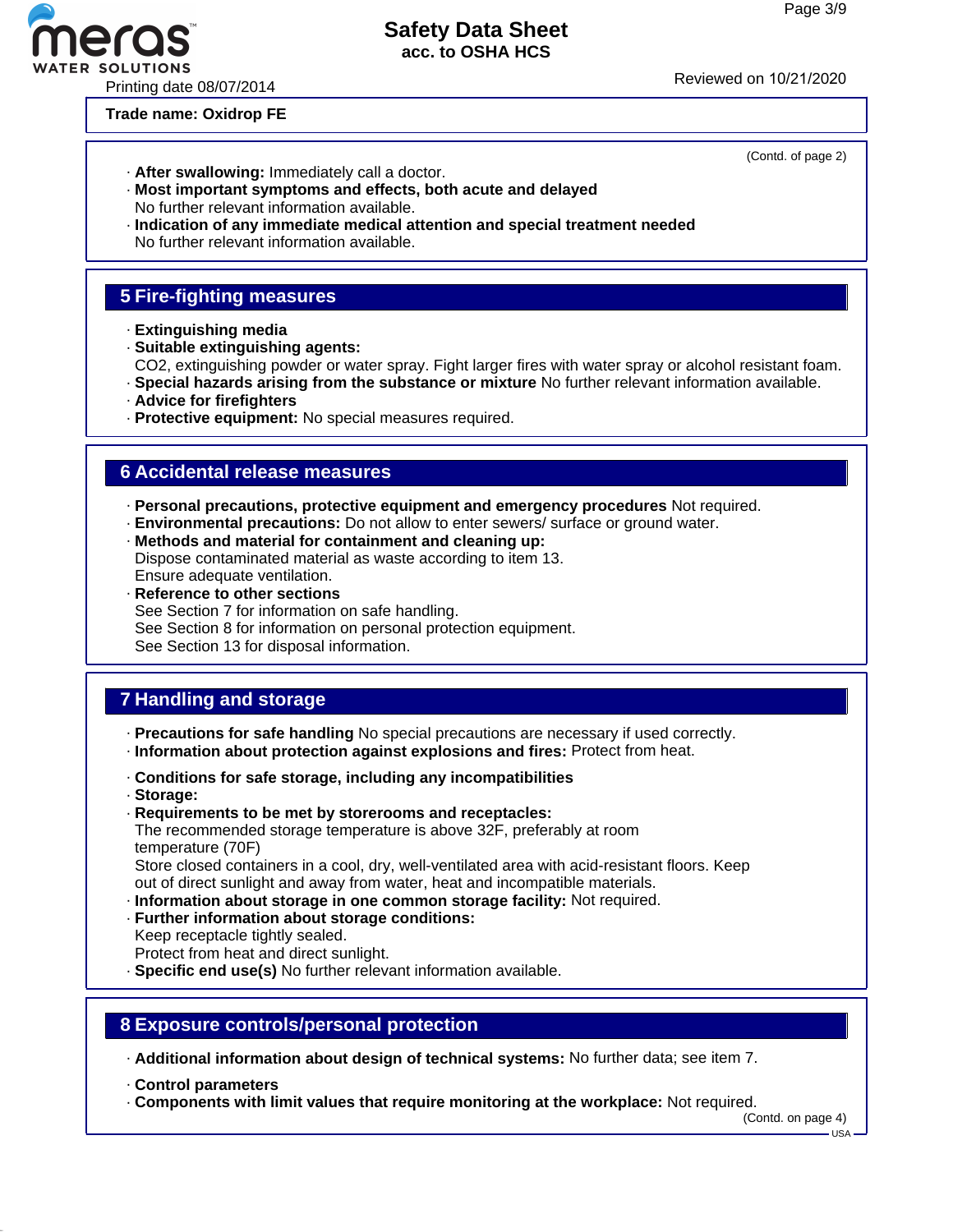WATER SOLUTIONS<br>Printing date 08/07/2014 Reviewed on 10/21/2020

eras

**Trade name: Oxidrop FE**

| (Contd. of page 3)<br>. Additional information: The lists that were valid during the creation were used as basis.                                                                                                                                                                                                                                                                                                                                                                                         |
|-----------------------------------------------------------------------------------------------------------------------------------------------------------------------------------------------------------------------------------------------------------------------------------------------------------------------------------------------------------------------------------------------------------------------------------------------------------------------------------------------------------|
| · Exposure controls<br>· Personal protective equipment:<br>· General protective and hygienic measures:<br>Keep away from foodstuffs, beverages and feed.<br>Immediately remove all soiled and contaminated clothing.<br>Wash hands before breaks and at the end of work.<br>Avoid contact with the eyes and skin.<br>· Breathing equipment:<br>In case of brief exposure or low pollution use respiratory filter device. In case of intensive or longer                                                   |
| exposure use respiratory protective device that is independent of circulating air.<br>· Protection of hands:<br>Protective gloves                                                                                                                                                                                                                                                                                                                                                                         |
| The glove material has to be impermeable and resistant to the product/ the substance/ the preparation.<br>Due to missing tests no recommendation to the glove material can be given for the product/ the<br>preparation/ the chemical mixture.<br>Selection of the glove material on consideration of the penetration times, rates of diffusion and the<br>degradation<br>· Material of gloves<br>The selection of the suitable gloves does not only depend on the material, but also on further marks of |
| quality and varies from manufacturer to manufacturer.<br>- Penetration time of glove material<br>The exact break through time has to be found out by the manufacturer of the protective gloves and has<br>to be observed.<br>· Eye protection:                                                                                                                                                                                                                                                            |
| Tightly sealed goggles                                                                                                                                                                                                                                                                                                                                                                                                                                                                                    |
| 9 Physical and chemical properties                                                                                                                                                                                                                                                                                                                                                                                                                                                                        |

- · **Information on basic physical and chemical properties**
- · **General Information**

| · Appearance:<br>Form:<br>Color:<br>· Odor:<br>. Odor threshold:                                  | Solid<br>White<br><b>Odorless</b><br>Not determined. |
|---------------------------------------------------------------------------------------------------|------------------------------------------------------|
| $\cdot$ pH-value at 20 °C (68 °F):                                                                | 10                                                   |
| Change in condition<br><b>Melting point/Melting range:</b><br><b>Boiling point/Boiling range:</b> | Undetermined.<br>Undetermined.                       |
| · Flash point:                                                                                    | Not applicable.                                      |
| · Flammability (solid, gaseous):                                                                  | Contact with combustible material may cause fire.    |
|                                                                                                   | (Contd. on page 5)                                   |

USA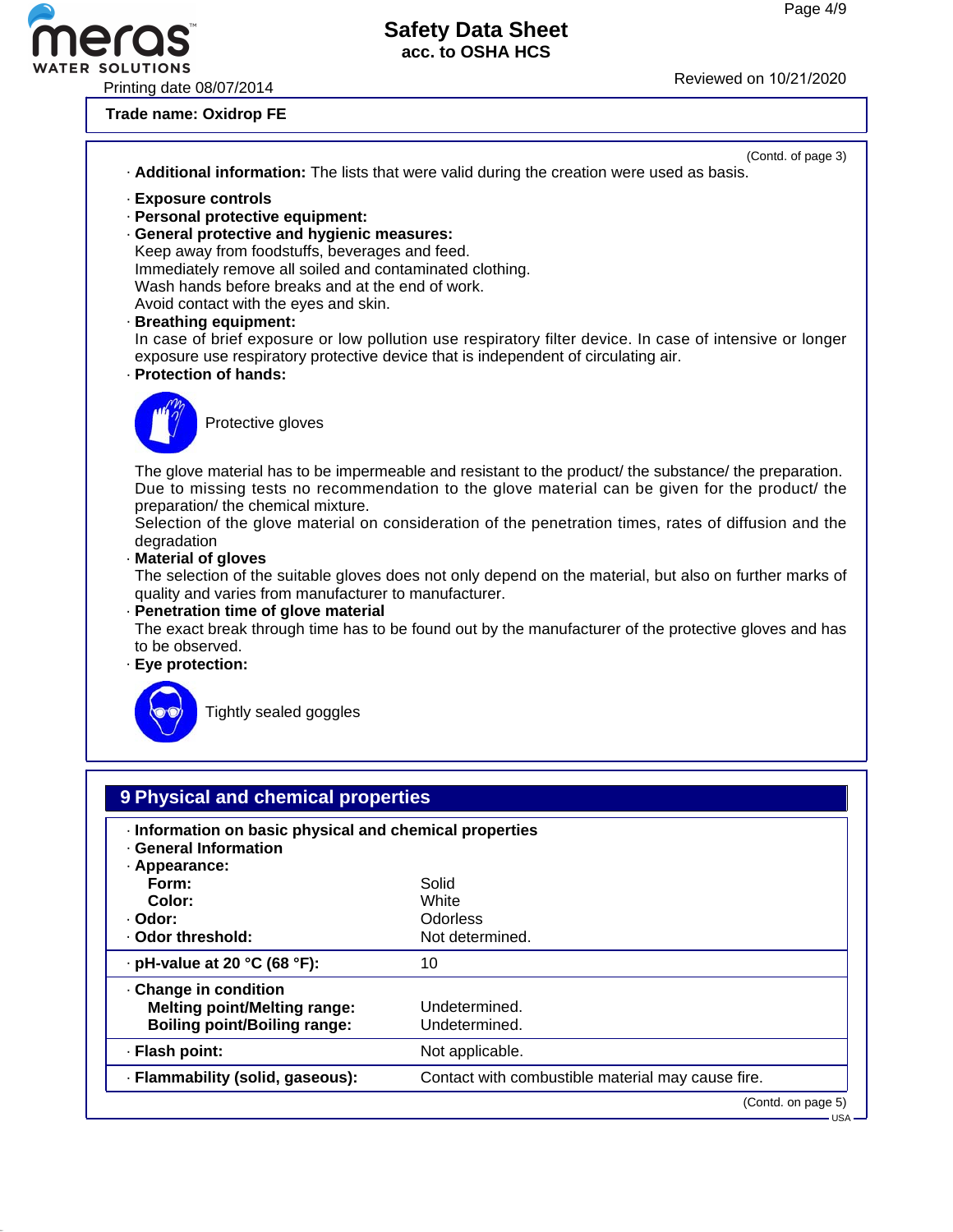

**Trade name: Oxidrop FE**

|                                                            |                                            | (Contd. of page 4) |
|------------------------------------------------------------|--------------------------------------------|--------------------|
| · Ignition temperature:                                    |                                            |                    |
| <b>Decomposition temperature:</b>                          | Not determined.                            |                    |
| · Auto igniting:                                           | Not determined.                            |                    |
| Danger of explosion:                                       | Not determined.                            |                    |
| · Explosion limits:                                        |                                            |                    |
| Lower:                                                     | Not determined.                            |                    |
| Upper:                                                     | Not determined.                            |                    |
| · Vapor pressure:                                          | Not applicable.                            |                    |
| · Density:                                                 | Not determined.                            |                    |
| · Relative density                                         | Not determined.                            |                    |
| · Vapor density                                            | Not applicable.                            |                    |
| <b>Evaporation rate</b>                                    | Not applicable.                            |                    |
| · Solubility in / Miscibility with                         |                                            |                    |
| Water:                                                     | Insoluble.                                 |                    |
| - Partition coefficient (n-octanol/water): Not determined. |                                            |                    |
| · Viscosity:                                               |                                            |                    |
| Dynamic:                                                   | Not applicable.                            |                    |
| Kinematic:                                                 | Not applicable.                            |                    |
| <b>Organic solvents:</b>                                   | $0.0\%$                                    |                    |
| <b>Other information</b>                                   | No further relevant information available. |                    |

#### **10 Stability and reactivity**

- · **Reactivity**
- · **Chemical stability**
- · **Thermal decomposition / conditions to be avoided:**
- No decomposition if used according to specifications.
- · **Possibility of hazardous reactions** No dangerous reactions known.
- · **Conditions to avoid** No further relevant information available.
- · **Incompatible materials:** No further relevant information available.
- · **Hazardous decomposition products:** No dangerous decomposition products known.

#### **11 Toxicological information**

- · **Information on toxicological effects**
- · **Acute toxicity:**
- · **Primary irritant effect:**
- · **on the skin:** Irritant to skin and mucous membranes.
- · **on the eye:** Irritating effect.
- · **Sensitization:** No sensitizing effects known.
- · **Additional toxicological information:**
- · **Carcinogenic categories**
- · **IARC (International Agency for Research on Cancer)**
- Substance is not listed.

(Contd. on page 6)

 $-HSA$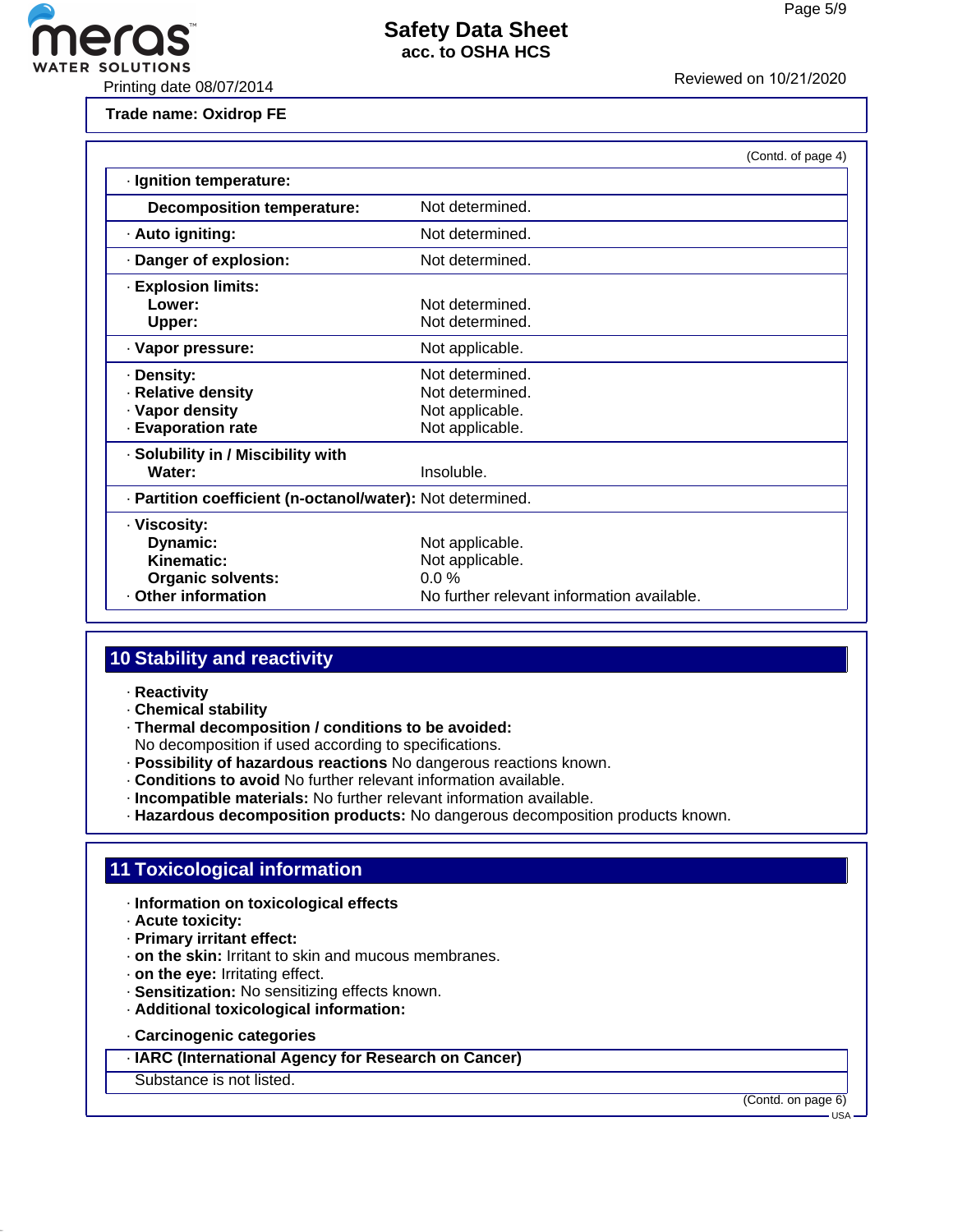ero

Printing date 08/07/2014 Reviewed on 10/21/20<sup>20</sup>

**Trade name: Oxidrop FE**

#### · **NTP (National Toxicology Program)**

Substance is not listed.

- · **OSHA-Ca (Occupational Safety & Health Administration)**
- Substance is not listed.

#### **12 Ecological information**

- · **Toxicity**
- · **Aquatic toxicity:** No further relevant information available.
- · **Persistence and degradability** No further relevant information available.
- · **Bioaccumulative potential** No further relevant information available.
- · **Mobility in soil** No further relevant information available.
- · **Additional ecological information:**
- · **General notes:**
- Water hazard class 1 (Assessment by list): slightly hazardous for water

Do not allow undiluted product or large quantities of it to reach ground water, water course or sewage system.

- · **Results of PBT and vPvB assessment**
- · **PBT:** Not applicable.
- · **vPvB:** Not applicable.
- · **Other adverse effects** No further relevant information available.

#### **13 Disposal considerations**

· **Waste treatment methods**

· **Recommendation:**

Must not be disposed of together with household garbage. Do not allow product to reach sewage system.

· **Uncleaned packagings:**

· **Recommendation:** Disposal must be made according to official regulations.

| · UN-Number                  |                                |
|------------------------------|--------------------------------|
| · DOT, IMDG, IATA            | <b>UN3378</b>                  |
| · UN proper shipping name    |                                |
| · DOT                        | Sodium carbonate peroxyhydrate |
| · IMDG, IATA                 | SODIUM CARBONATE PEROXYHYDRATE |
| · Transport hazard class(es) |                                |
| · DOT                        |                                |
|                              |                                |
| · Class                      | 5.1 Oxidizing substances       |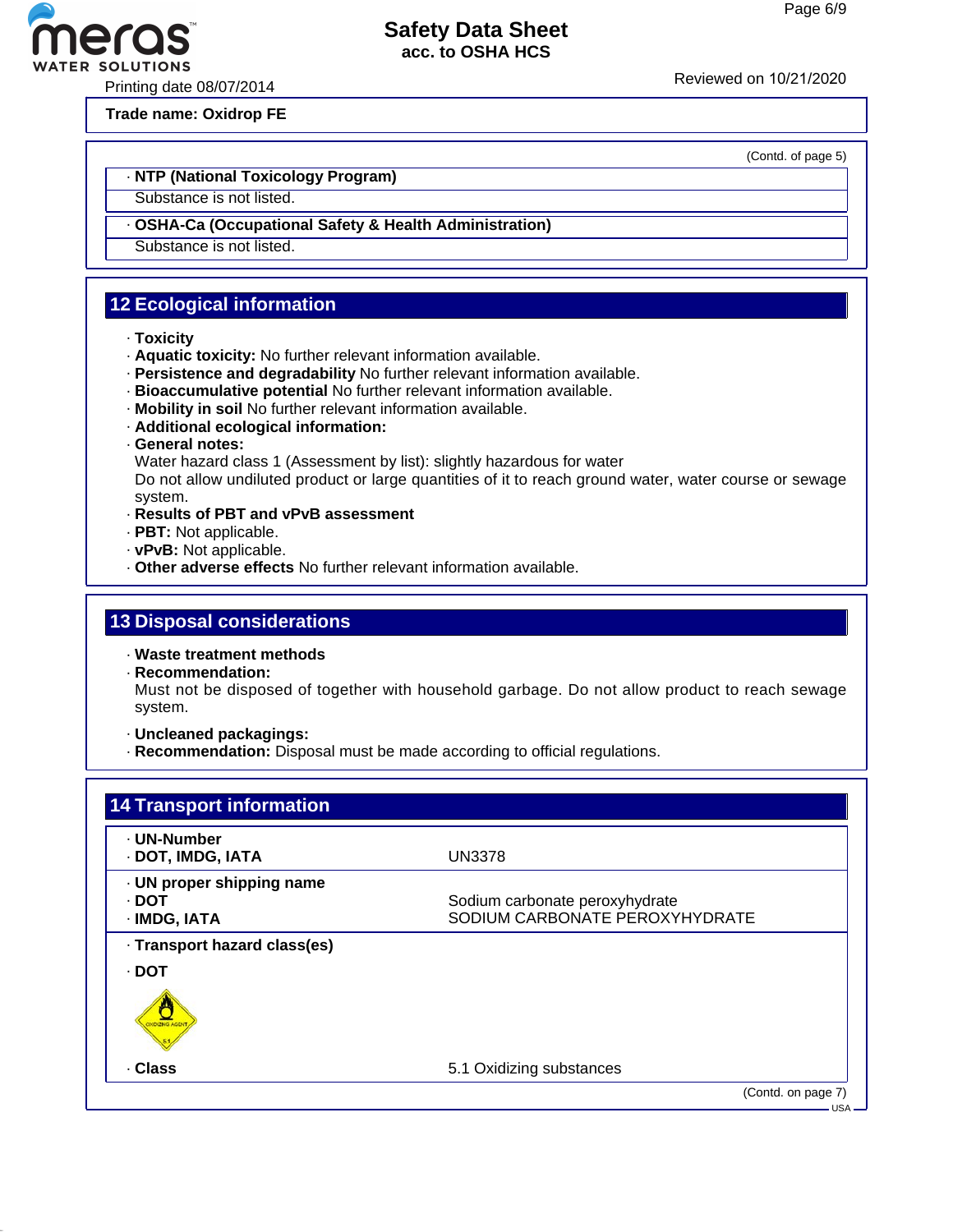

VATER SOLUTIONS<br>Printing date 08/07/2014 Reviewed on 10/21/2020

**Trade name: Oxidrop FE**

|                                                                                     | (Contd. of page 6)                               |
|-------------------------------------------------------------------------------------|--------------------------------------------------|
| · Label                                                                             | 5.1                                              |
| · IMDG, IATA                                                                        |                                                  |
|                                                                                     |                                                  |
| . Class                                                                             | 5.1 Oxidizing substances                         |
| · Label                                                                             | 5.1                                              |
| · Packing group<br>· DOT, IMDG, IATA                                                | Ш                                                |
| · Environmental hazards:<br>· Marine pollutant:                                     | <b>No</b>                                        |
| · Special precautions for user                                                      | Warning: Oxidizing substances                    |
| · Danger code (Kemler):<br>· EMS Number:                                            | 50<br>$F-A, S-Q$                                 |
|                                                                                     |                                                  |
| · Transport in bulk according to Annex II of<br><b>MARPOL73/78 and the IBC Code</b> | Not applicable.                                  |
| · Transport/Additional information:                                                 |                                                  |
| . DOT                                                                               |                                                  |
| <b>Quantity limitations</b>                                                         | On passenger aircraft/rail: 25 kg                |
|                                                                                     | On cargo aircraft only: 100 kg                   |
| · IMDG                                                                              |                                                  |
| · Limited quantities (LQ)                                                           | $5$ kg<br>Code: E1                               |
| · Excepted quantities (EQ)                                                          | Maximum net quantity per inner packaging: 30 g   |
|                                                                                     | Maximum net quantity per outer packaging: 1000 g |
| · UN "Model Regulation":                                                            | UN3378, Sodium carbonate peroxyhydrate, 5.1, III |
|                                                                                     |                                                  |

### **15 Regulatory information**

· **Safety, health and environmental regulations/legislation specific for the substance or mixture** · **Sara**

· **Section 355 (extremely hazardous substances):** Substance is not listed. · **Section 313 (Specific toxic chemical listings):** Substance is not listed. · **TSCA (Toxic Substances Control Act):** Substance is listed. · **Proposition 65** · **Chemicals known to cause cancer:** Substance is not listed. · **Chemicals known to cause reproductive toxicity for females:** Substance is not listed.

(Contd. on page 8) USA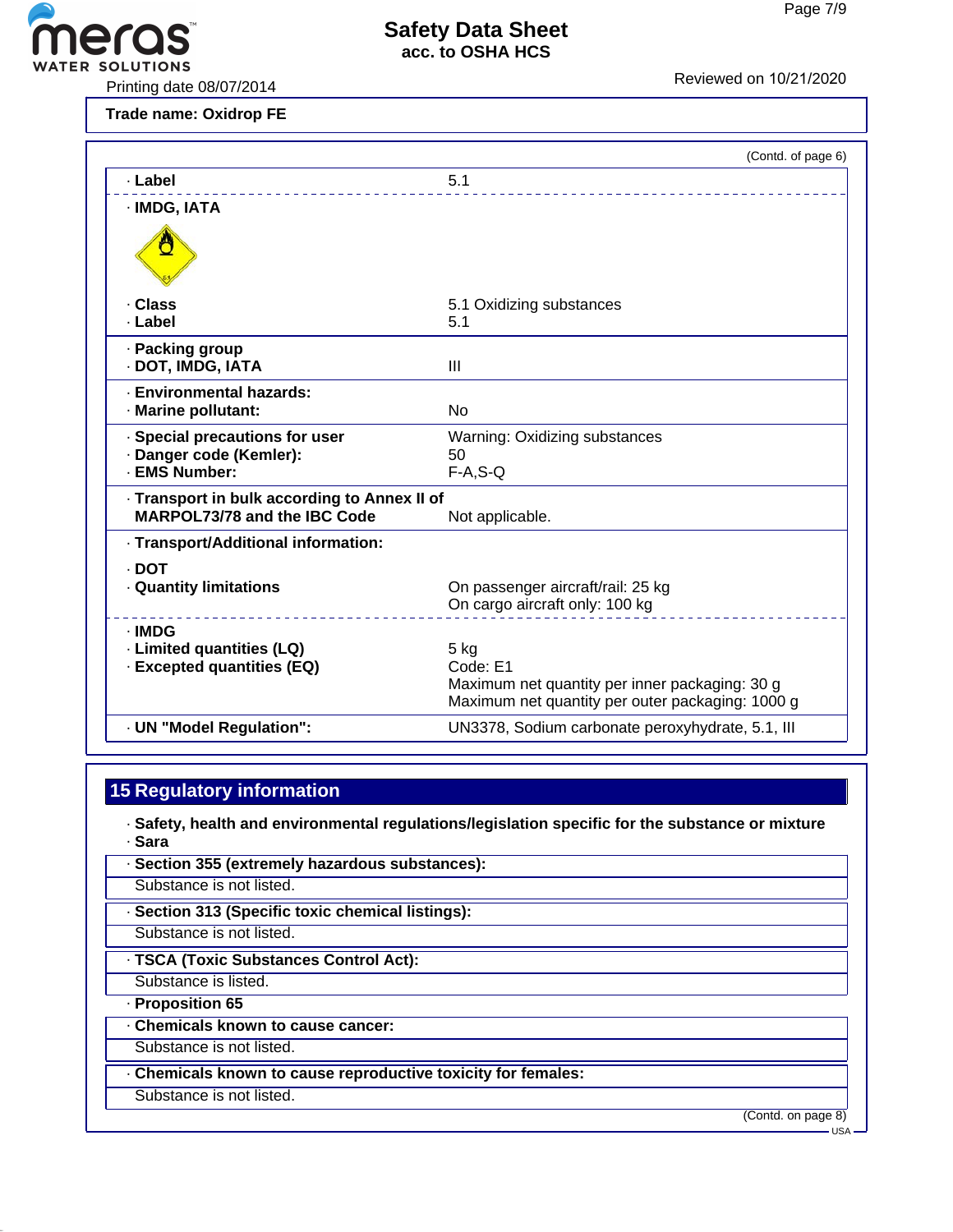P SOLUTIONS<br>Printing date 08/07/2014 Printing date 08/07/2014

**Trade name: Oxidrop FE**

(Contd. of page 7)

- · **Chemicals known to cause reproductive toxicity for males:**
- Substance is not listed.
- · **Chemicals known to cause developmental toxicity:**

Substance is not listed.

- · **Carcinogenic categories**
- · **EPA (Environmental Protection Agency)**
- Substance is not listed.
- · **TLV (Threshold Limit Value established by ACGIH)**
- Substance is not listed.
- · **NIOSH-Ca (National Institute for Occupational Safety and Health)**
- Substance is not listed.
- · **GHS label elements**
- The substance is classified and labeled according to the Globally Harmonized System (GHS).
- · **Hazard pictograms**



- · **Signal word** Danger
- · **Hazard-determining components of labeling:** Sodium Percarbonate
- · **Hazard statements** May intensify fire; oxidizer. Toxic if swallowed. Causes skin irritation. Causes serious eye irritation. May cause respiratory irritation.
- · **Precautionary statements**
- Take any precaution to avoid mixing with combustibles.
- Keep away from heat/sparks/open flames/hot surfaces. No smoking.
- IF IN EYES: Rinse cautiously with water for several minutes. Remove contact lenses, if present and easy to do. Continue rinsing.
- Specific treatment (see on this label).
- Store locked up.
- Dispose of contents/container in accordance with local/regional/national/international regulations.
- · **Chemical safety assessment:** A Chemical Safety Assessment has not been carried out.

#### **16 Other information**

This information is based on our present knowledge. However, this shall not constitute a guarantee for any specific product features and shall not establish a legally valid contractual relationship.

- · **Department issuing MSDS:** Environment protection department.
- · **Contact:** SDS Coordinator Meras Water Solutions (866) 899-9762 info@meras.com

(Contd. on page 9)

 $-USA$